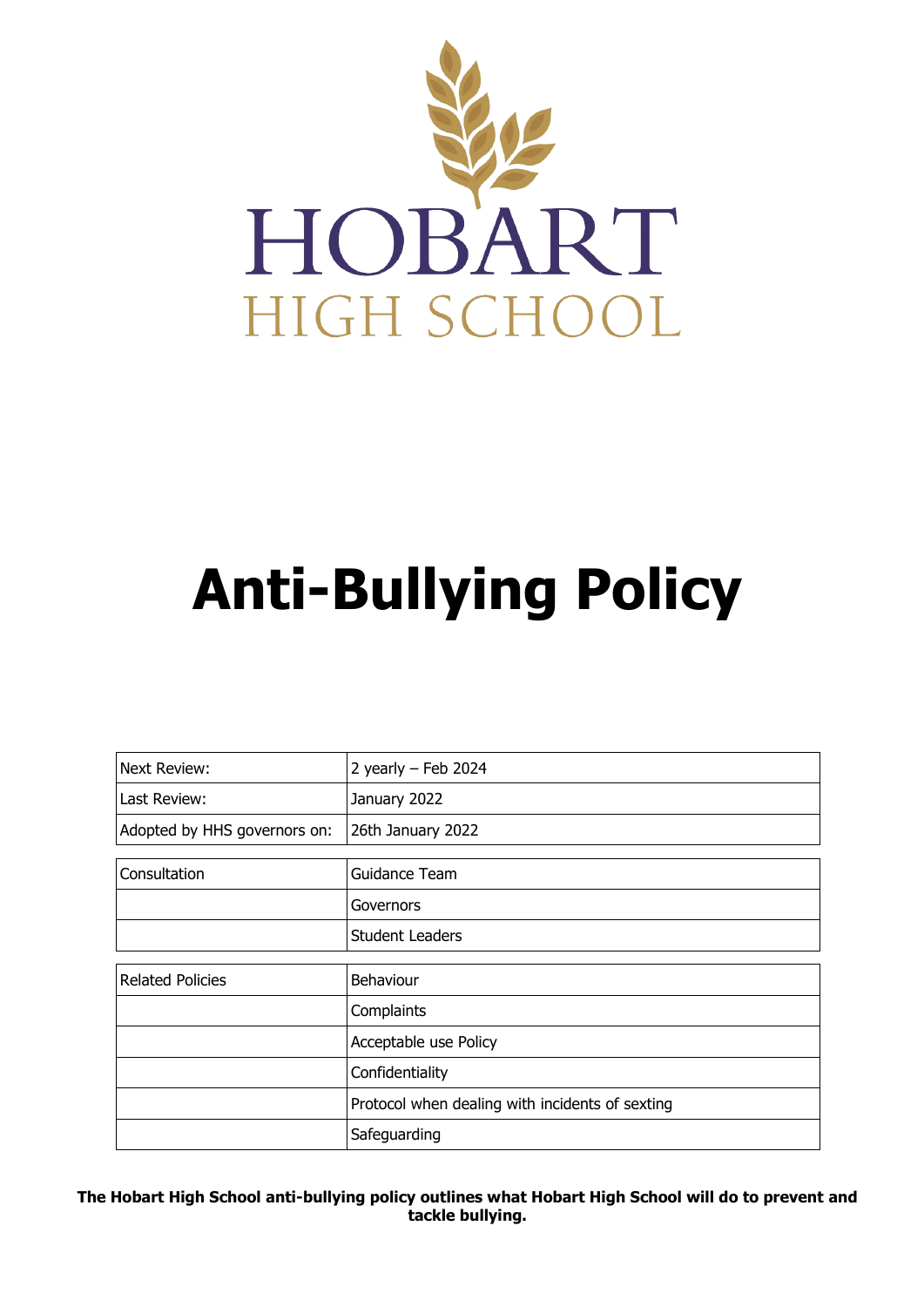# **Anti-Bullying Policy Contents**

| 1. Policy Aim                  |         |
|--------------------------------|---------|
| 2. Legal Framework             | 3       |
| 3. Definition of Bullying      | $3 - 4$ |
| 4. Possible Indicators         | 4       |
| 5. Types of Bullying           | $4-6$   |
| 6. Procedures                  | $6 - 7$ |
| 7. Sanctions and Other Actions |         |
| 8. Anti-bullying Strategies    | $7 - 8$ |
| 9. Monitoring                  | 8       |
|                                |         |

Page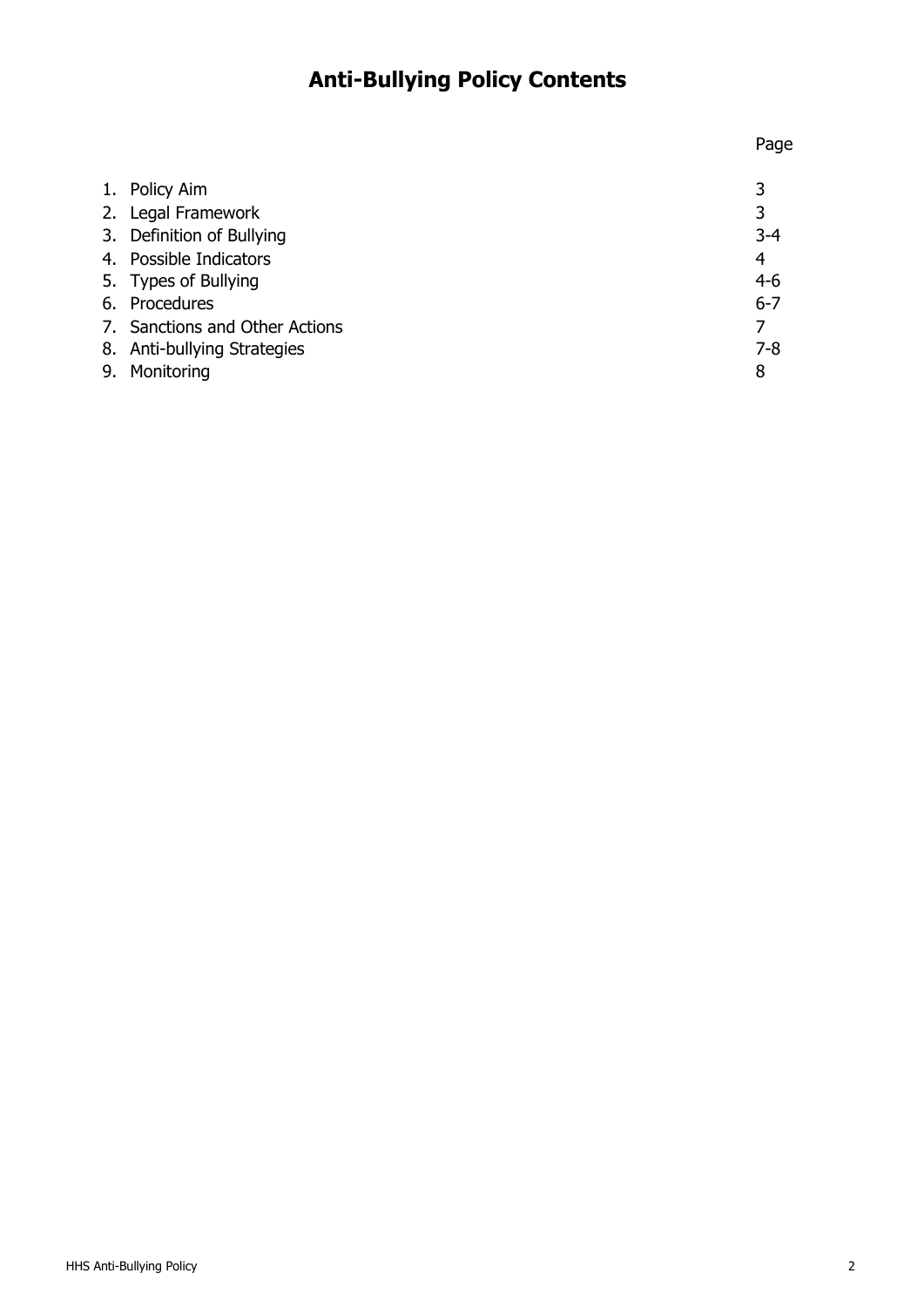### **1. Policy Aim**

The aim of the Anti-Bullying Policy is to ensure that students learn in a supportive, caring and safe environment without the fear of being bullied.

Bullying is anti-social behaviour that can affect anyone: it is unacceptable and will not be tolerated. Hobart High School is not just a school, it is a community in which students can achieve the sense of responsibility and the ability to care and form relationships which are so important in their development.

The policy aims to have clear procedures for responding to bullying incidents. Sanctions for incidents shall be consistent with the school's Behaviour.

#### **Hobart High School:**

- Discusses, monitors and reviews our Anti Bullying Policy on a regular basis (2 yearly)
- Supports staff to promote positive relationships and identify and tackle bullying appropriately.
- Ensures that students are aware that all bullying concerns will be dealt with sensitively and effectively, that students feel safe to learn and that students abide by the anti-bullying policy.
- Reports back to parents/carers regarding their concerns and deals promptly with complaints.
- Encourages parents/carers to work with the school to uphold the Anti Bullying Policy.
- Seeks to learn from good practice and utilises support agencies as appropriate.

#### **2. Legal Framework**

#### **The Education and Inspections Act 2006**

Section 89 of the Education and Inspections Act 2006 provides that maintained schools must have measures to encourage good behaviour and prevent all forms of bullying amongst pupils. These measures should be part of the school's behaviour policy which must be communicated to all pupils, school staff and parents. This anti-bullying policy should be read together with the school behaviour policy.

#### **The Equality Act 2010**

A key provision in The Equality Act 2010 is the Public Sector Equality Duty (PSED), which came into force on 5 April 2011 and covers age, disability, gender reassignment, pregnancy and maternity, race, religion or belief, sex and sexual orientation. The Duty requires public bodies to have due regard to the need to:

- eliminate unlawful discrimination, harassment, victimisation and any other conduct prohibited by the Act
- advance equality of opportunity between people who share a protected characteristic and people who do not share it
- foster good relations between people who share a protected characteristic and people who do not share it.

Maintained schools and Academies are required to comply with the PSED.

#### **3. Definition of Bullying**

Bullying is the behaviour of an individual or group, usually repeated over time, that intentionally hurts another individual or group either physically or emotionally. (DfE "Preventing and Tackling Bullying", July 2017) Bullying is often due to an imbalance of power that makes it difficult for those being bullied to defend themselves.

Bullying can also be institutional and can take many forms (non-exhaustive list):

- Physical hitting, kicking, taking belongings
- Verbal name calling, insulting, making offensive remarks including comments relating to individual characteristics such as sex, gender reassignment\*, race, ethnicity, religion or belief, sexual orientation, maternity or pregnancy, disability or special educational need.
- Indirect spreading nasty stories about someone, exclusion from social groups, 'virtual bullying': sending malicious emails or text messages on mobile phones or via chat rooms, websites including those used for gaming or other social media. The term 'cyber bullying' is often used when referring to these types of bullying.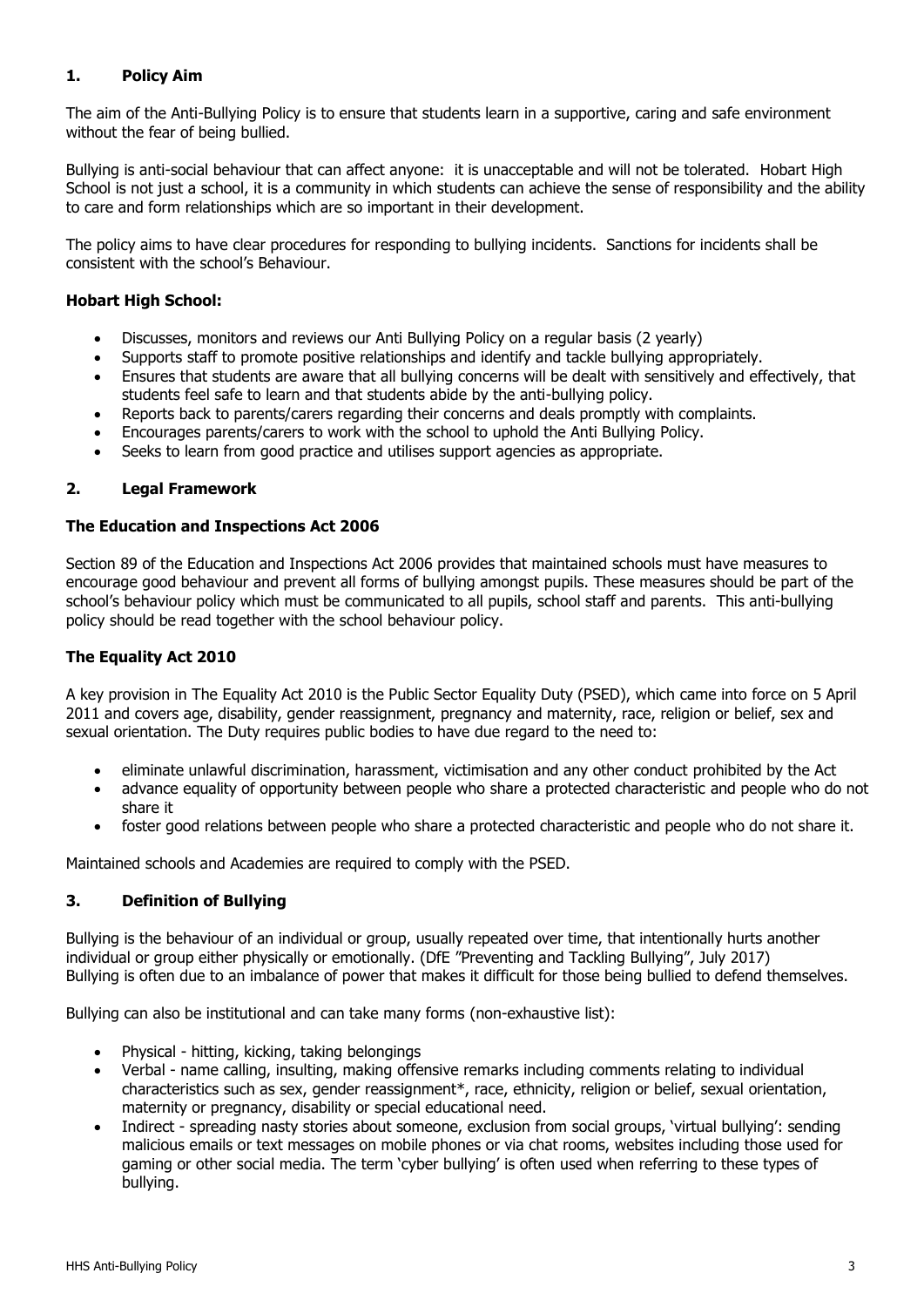#### **4. Possible Indicators**

Many experts say that bullying involves an imbalance of power between the perpetrator and the victim. Students who are being bullied may show changes in behaviour such as becoming shy and nervous, feigning illness, an erratic attendance pattern or refusal to attend school or truancy. There may be evidence of changes in work patterns or lack of concentration. Victims of bullying can suffer from low self-esteem and negative self image. They may show a change in behaviour, isolate themselves and suffer with issues around mental health.

#### **5. Types of Bullying**

#### **Racist Bullying**

"Any incident which is perceived to be racist by the victim or any other person" MacPherson Report 1999 Incidents can include:

- Verbal abuse by name calling, racist jokes and offensive mimicry.
- Physical attacks or threats.
- Wearing of provocative badges or insignia.
- Bringing racist leaflets, comics, magazines or materials into school.
- Inciting others to behave in a racist way.
- Racist graffiti or other written insults.
- Social media promotion or discussion of behaviours

#### **Sexual Bullying**

Impacts on all students, regardless of sex or gender identity. Incidents can include:

- Abusive name-calling
- Looks and comments about appearance, attractiveness, emerging puberty.
- Inappropriate and uninvited touching.
- Sexual innuendoes and propositions.
- Pornographic material.
- Graffiti with a sexual content.
- In its extreme form, sexual assault, rape.
- Verbal or physical incidents relating to sexual orientation.

#### **Cyberbullying**

"Cyberbullying is an aggressive, intentional act carried out by a group or individual, using electronic forms of contact, repeatedly over time against a victim who cannot easily defend him or herself". Report to Anti-Bullying Alliance by Goldsmiths College, University of London. Incidents can include (but not exclusively):

- Text messages involving unwelcome texts that are threatening or cause discomfort
- Picture/video clips sent via mobile phone cameras
- 'Happy slapping' filming and sharing physical attacks via picture or video
- Social Media
- Phone calls e.g. silent calls or abusive messages
- Email bullying sending threatening or abusive messages
- Group chat bullying
- Instant messaging internet based bullying, messages are sent in 'real-time' conversations on line.
- Website bullying using defamatory web blogs; 'blogs', personal websites and online personal polling sites.

## **Bullying by Text Messages on Mobile Phones, Emails or through Social Media / Networking**

Students should be encouraged to be careful who they give their phone number/email address/online personal details or social network details to and to keep a record of the date and time of offensive messages (screen shot where possible).

Students should save messages they are concerned about and let a family member see them or discuss with a member of staff. Do not respond to the message.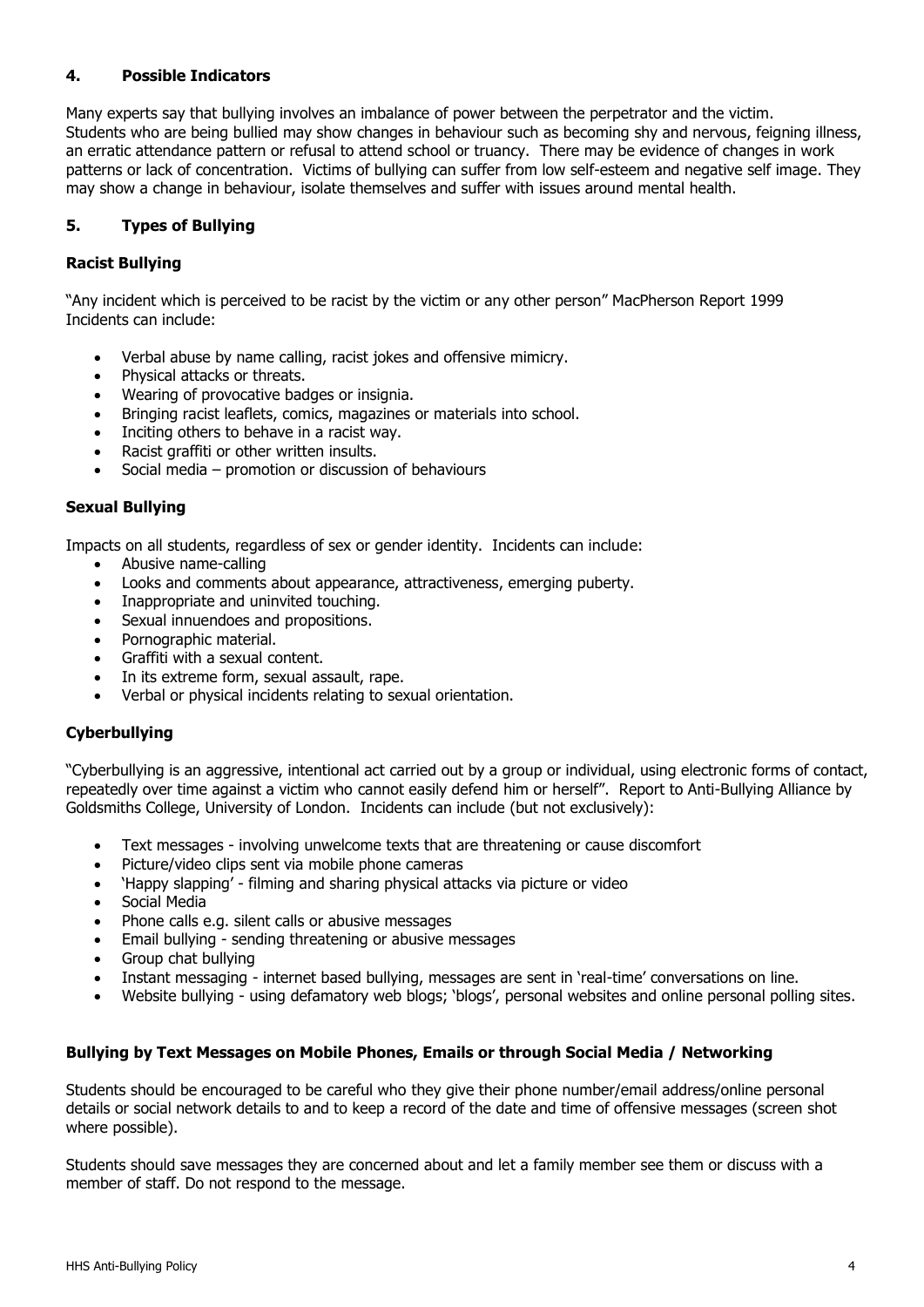The student's family will need to be informed and where incidents have happened outside school may need to contact the police or take appropriate action themselves including reporting it to their on line provider.

If a student has sent messages in school time or used ICT facilities in school for bullying or harassment, the school will take action in line with the Anti-Bullying Policy and use of ICT protocol.

Incidents whilst travelling to school or outside school premises

Students including Student Leaders and parents are encouraged to report all incidents or concerns. Issues created outside school and affecting students inside school are a matter of school concern and teachers have the power to discipline students for misbehaving outside the school premises "to such an extent as is reasonable". This can relate to any bullying incidents occurring off school premises such as on school, public transport or in the local area. However, the school is not directly responsible for all bullying taking place off site. Where a report of bullying off the school premises is reported, the school will support students and may

- Rearrange seating/allocate seating on the school bus.
- Talk to the local police.
- Talk to the transport company, LA school transport department.
- Talk to the Head of local schools sharing school transport and work together with parties involved.
- Discuss safe routes with students.
- Inform family of concern/incident.
- Work with students, families and other agencies to stop the incidents of bullying.
- Where appropriate issue a bus behaviour agreement or contact the LA to request a travel ban. Use of CCTV on buses where possible.

#### **Special Educational Needs including Disability**

The Equality Act 2010 defines a disabled person as someone who has a 'physical or mental impairment' which 'has a substantial or long-term adverse effect on the persons ability to carry out normal day to day activities'

Some students with SEN and disabilities are less likely than others to recognise and report bullying behaviour or that their own behaviour may be seen by someone else as bullying and may need support and help to do this.

Children with SEN and disabilities may

- Be adversely affected by negative attitudes to disability and perceptions of difference
- Find it more difficult to resist bullies
- Be more isolated, not having may friends
- Not understand that what is happening is bullying
- Have difficulties telling people about bullying.
- Find communication or sustaining relationships to talk about things difficult.

A whole school, positive culture and anti-bullying message is essential in supporting all students but particularly those with SEN and disabilities.

#### **Bullying due to Religion / Belief**

Bullying in relation to belief or religion / religious belief may include that linked to; perspectives linked to a particular religion, religious practices such as not eating meat or drinking alcohol, or clothes or symbols linked to belief such as wearing a headscarf, cross or kara. This list is not exhaustive. Bullying linked to religion / belief is discrimination and will be addressed in line with policy.

#### **Bullying due to Maternity / Pregnancy**

Bullying of this nature may include derogatory comments linked to appearance or the pregnancy itself.

#### **6. Procedures**

Hobart is an open and 'telling' school and students are encouraged to report all incidents, whether as someone being bullied or observer.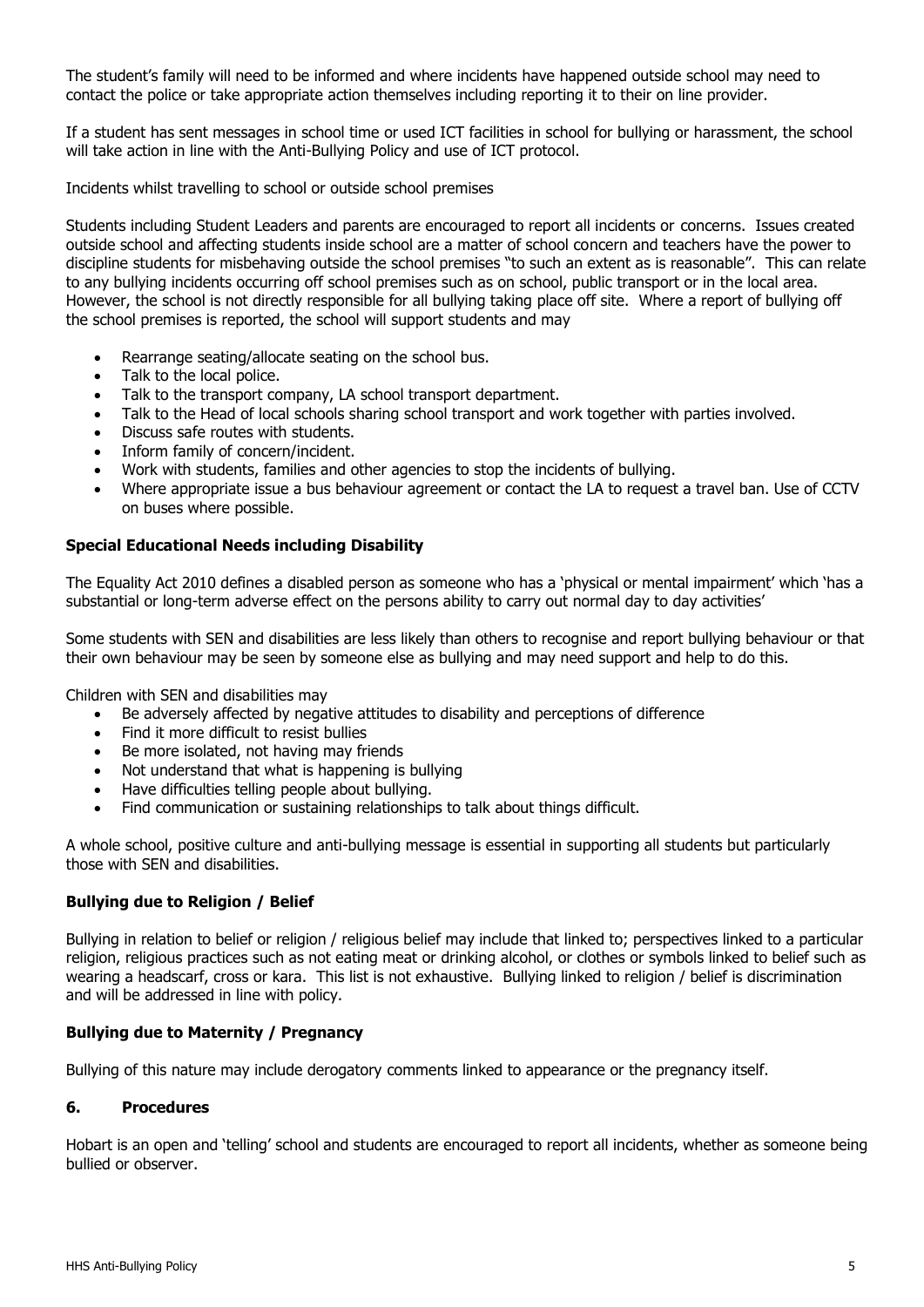The school aims to take a positive approach to bullying behaviour by encouraging a friendly, responsible atmosphere allied with swift action when required. All staff, students and parents/carers are encouraged to share these values and translate them into action. A number of students will be trained to offer extra support to their peers to help.

- Defuse the situation. When discussing the incident with the bully, staff should try not to be aggressive themselves and give time for the student to talk.
- Students/parents/carers report bullying incidents to staff who will record incident, action and key points from any discussion, including an Action Plan.
- Incidents of a prejudicial nature linked to protected characteristics are to be recorded and monitored.
- Cases of serious bullying will be referred to Head of Year/Senior Leadership Team as appropriate, who will work with parents/carers to resolve the situation and support students affected.
- When a parent informs the school of an incident, concern or complaint, the child(ren) will be interviewed and if necessary parents contacted and informed of action taken.
- If necessary and appropriate, (where criminal behaviour is alleged), the police will be consulted/informed and school staff will work with the Local Safer Neighbourhood Team/Safer School Partnership.

#### **7. Sanctions and Other Actions**

Sanctions and other actions might include:

- Removal from a group or lesson
- Withdrawal from lunch or break time.
- Withholding participation in any school trip or sports events that are not an essential part of the curriculum.
- Withdrawal of ICT use in school.
- Then offer of advice/counselling/support to the bully in an attempt to change their behaviour.
- The offer of counselling and support from relevant agencies to the victim.
- If possible, attempts will be made for students to reconcile their differences. Support for the victim may be needed for this process. This will only happen if the victim is willing to discuss incidents and reconciliation with the bully.
- The bully will be encouraged to offer an apology and guarantee their behaviour in the future
- The situation will be monitored and within 2 weeks of an incident, checks will be made to see that the bullying has not started again.
- Monitoring checks may also be needed to be made within the next half term or review meetings held for as long as necessary to prevent further incidents.
- Details of incidents are recorded and kept on student file.
- Bullying may lead to internal isolation and fixed term exclusion or in serious cases permanent exclusion.

#### **8. Anti-bullying Strategies**

A range of strategies may be used to support staff, students and parents/carers and to raise awareness of bullying and its impact on people.

It is important that all staff act in a consistent manner so that students and parents/carers have confidence in school practice and policy.

- Incidents to be recorded and filed in student's file and/or relevant incident logs.
- Multi-Agency work e.g. Police, Safer neighbourhood team, School Nurse, Attendance Officer, Chet Health etc.
- Working with parents.
- Use of Student Leaders, Buddies, Anti-Bullying Ambassadors and Student Mentors.
- Carrying out surveys, interviews and discussions to review policy and practice. Students will be involved in this process and a student Anti-Bullying group will meet regularly and discuss.
- Recognising and challenging sexist, homophobic or racist bullying or language within verbal abuse/general conversation.
- Use the curriculum (eg drama), assemblies and PSHE, to explore relevant issues and raise awareness, e.g. diversity and difference, discrimination, bullying and raise awareness of the Anti-Bullying Policy.
- Teaching assertiveness and social skills to students with low esteem.
- Use of role play to deal with situations and issues.
- Providing opportunities for staff inset.
- Exploring alternative strategies for supporting students, e.g. Peer mentoring, 'fogging', circle of friends. ZAP/BIT programmes.